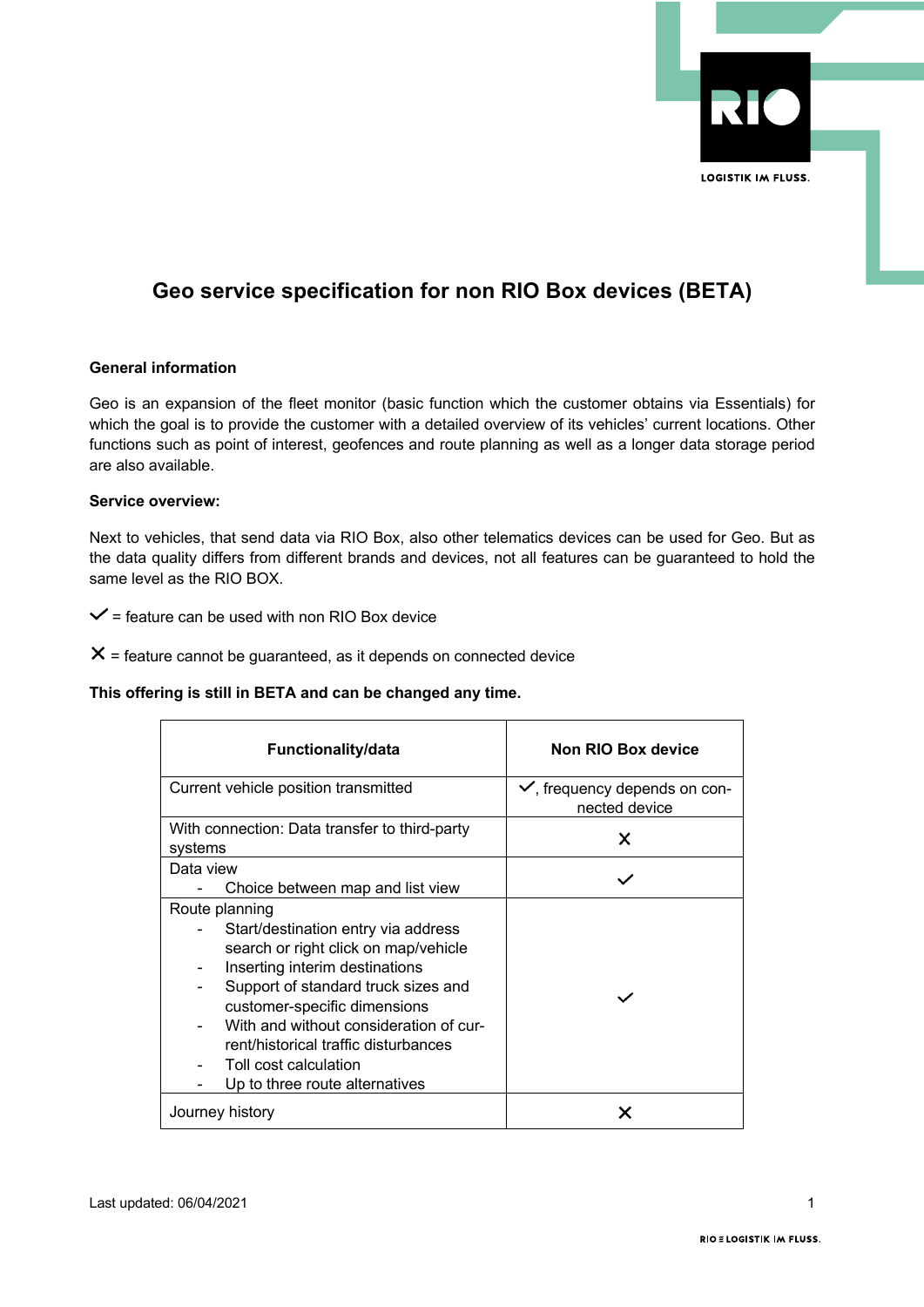

| Display of important events: first/last<br>position, ignition on/off, geofence en-<br>try/exit, driver change, border cross-<br>ings, PTO on/off, starting, stopping<br>Position display<br>Events in table view or map<br>Export function (CSV, Excel) |   |
|---------------------------------------------------------------------------------------------------------------------------------------------------------------------------------------------------------------------------------------------------------|---|
| Extension of the storage period and data ac-<br>cess of the Essentials service (cf. Essentials                                                                                                                                                          |   |
| service description) for a maximum period of 25                                                                                                                                                                                                         |   |
| months                                                                                                                                                                                                                                                  |   |
| Point of interest (POI) and geofence                                                                                                                                                                                                                    |   |
| Create and display customer's own POI                                                                                                                                                                                                                   |   |
| Create and display round or polygonal<br>geofences                                                                                                                                                                                                      |   |
| Import function for POIs and round                                                                                                                                                                                                                      | X |
| geofences via CSV                                                                                                                                                                                                                                       |   |
| Filter for vehicles to be displayed in a                                                                                                                                                                                                                |   |
| geofence detail window on the map                                                                                                                                                                                                                       |   |
| MAN workshops and service partners                                                                                                                                                                                                                      |   |
| as POI on the map                                                                                                                                                                                                                                       |   |